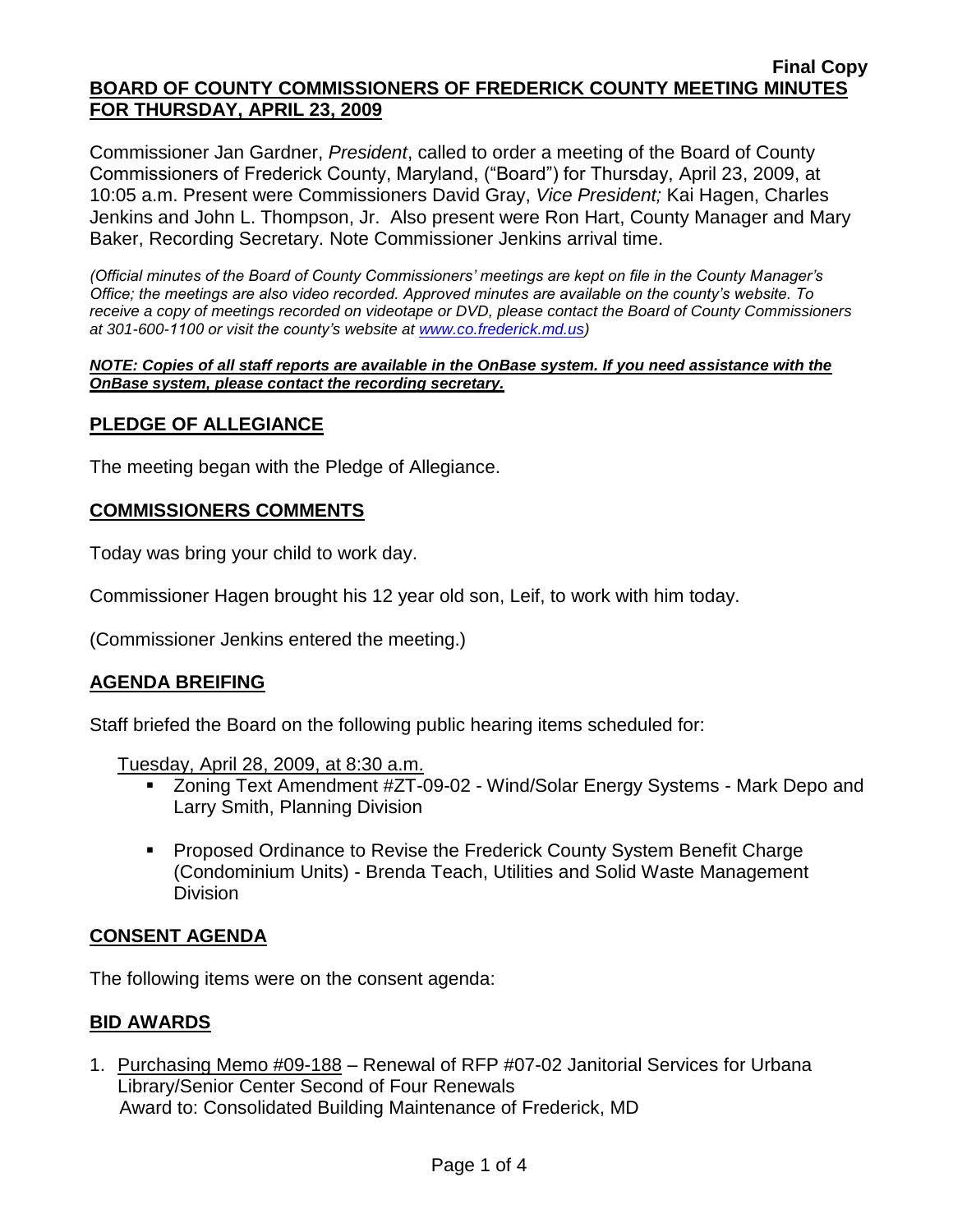Award amount: \$61,880.00

2. Purchasing Memo #09-190 – Approval of Transition of Copier Leases for the Adult Detention Center Award to: Advanced Business Systems of Hagerstown, MD Award amount: \$12,000.00

# **GRANTS**

- 1. FY 2010 Protective and Peace Order Service Project GOCCP Domestic Violence Unit Program (DVUP) Grant - Marty Gallagher, Sheriff's Office
- 2. Grant of Waterline Easements to the City of Frederick Betsy Smith, Permitting and Development Review Division
- 3. Draft Strategy and Priorities, Recovery Act Energy Efficiency and Conservation Block Grant Program – Hilari Varnadore, Office of Environmental Sustainability

## **CHANGE ORDER**

1. Construction Change Order No. 10, New Design Water Treatment Plant Expansion, Contract No. 2 - Kevin Demosky, Utilities and Solid Waste Management Division

Commissioner Gardner pulled Grant #3 for discussion.

Commissioner Hagen moved to approve the consent agenda as presented with the exception of Grant #3. Commissioner Gray seconded the motion that passed 5-0.

## **ADMINISTRATIVE BUSINESS**

## **Approval of Board of County Commissioners Meeting Minutes**

Commissioner Jenkins requested his comment be removed from the minutes of March 19, 2009.

The following minutes were approved by unanimous consent:

- Monday, March 16, 2009
- Tuesday, March 17, 2009
- Form of Statement to Close Meeting on Tuesday, March 17, 2009
- Closed Session Minutes for Tuesday, March 17, 2009
- Form of Statement for Open Meeting Following Closed Session on Tuesday, March 17, 2009
- Tuesday, March 17, 2009 (Evening)
- Thursday, March 19, 2009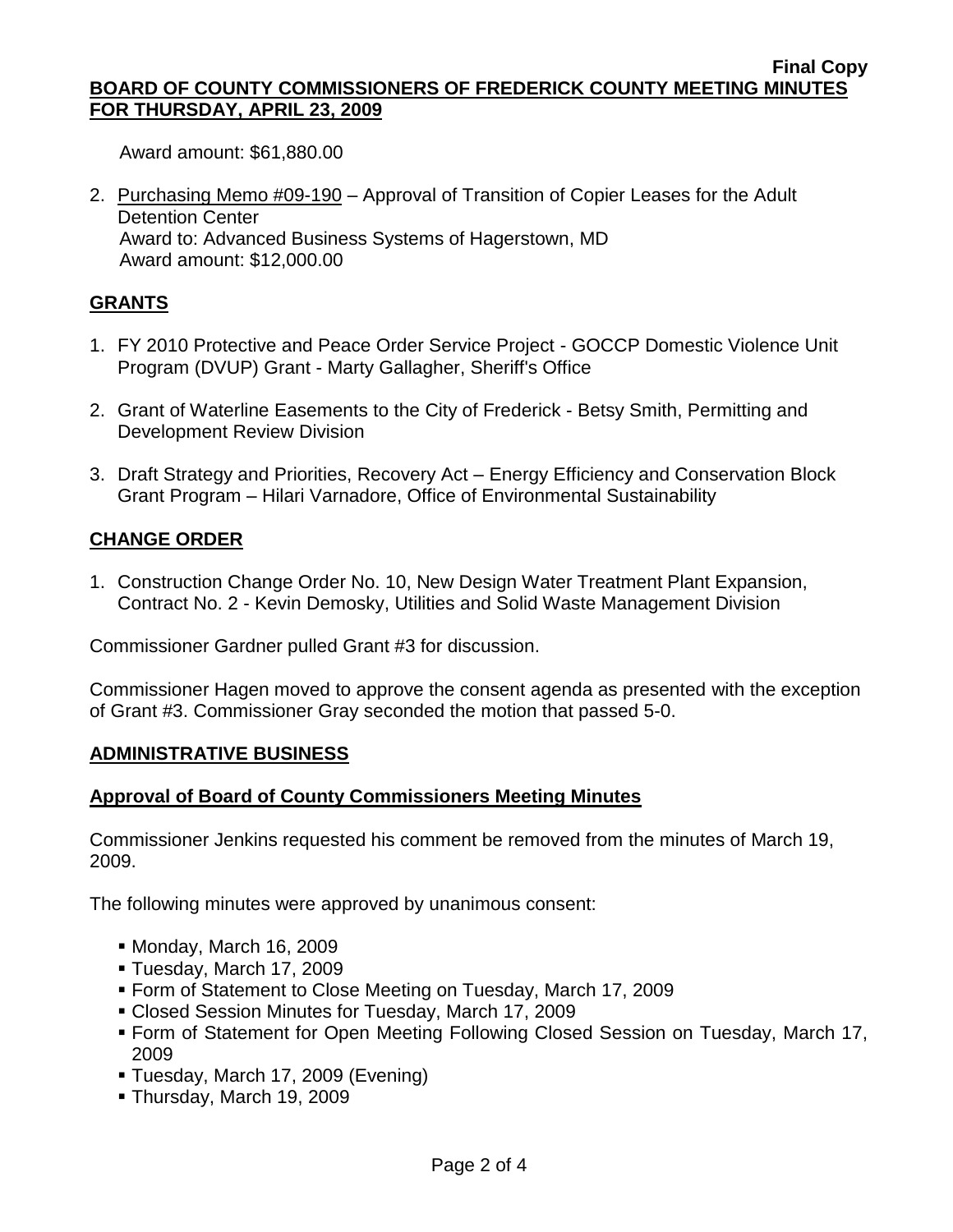Thursday, March 19, 2009 (Afternoon)

# **Brunswick-Jefferson Lease of Farmland - Earl Eyler, Parks and Recreation Division**

Mr. Eyler advised the Board Mr. Charles J. and Mary Margaret Brandenburg, current lessees, submitted a request to enter into a written lease agreement with the county to continue farming the Brunswick – Jefferson Farmland. The terms of the lease would be for one (1) year beginning May 1, 2009, and ending April 30, 2010. The payments would be a total of \$7,970.67 (\$664.23 per month) beginning on May 1, 2009.

Commissioner Hagen moved to approve the lease as recommended in the staff report. Commissioner Gray seconded the motion that passed 5-0.

### **Agriculture (Ag) and Resource Conservation (RC) Zoning Districts Use Table and Definitions - Eric Soter, Larry Smith and Shawna Lemonds, Planning Division**

Staff presented updates to the Board to obtain direction on the following items:

- Section 1-19-10.100, Subsection B, Size and Location, Open Space Recreation Floating Zone, Commissioner Hagen moved to add letter "E", to state "*open space recreation floating zone applications would not be considered within adopted primary preservation areas.*" Commissioner Gardner seconded the motion that passed 4-1 with Commissioner Jenkins opposed.
- Section 1-19-10.100, Subsections B and C, Size and Location, Open Space Recreation Floating Zone, there was consensus to state "*open space recreational floating zone distance with one (1) or two (2) miles.*"
- Section 1-19-10.900, Subsection C, Size and Location Institutional Floating Zone, there was consensus to clarify language to state "*within a half (1 /2) mile of the growth area.*"
- Section 1-19-11.100, Farm Brewery/Farm Winery, Commissioner Thompson moved to remove this item from the Ag and RC conservation zoning districts use table and definitions. This motion failed due to lack of a second.
- **Commissioner Hagen moved to take all brewery items to public hearing. Commissioner** Gray seconded the motion that passed 4-1 with Commissioner Thompson opposed.
- Section 1-19-4.490, Places of Worship, there was consensus not to allow five (5) day per week child care centers in a place of worship in Ag and RC zones.
- Commissioner Hagen moved to take all changes, updates and amendments to the Ag and RC conservation zoning districts use table and definitions to public hearing. Commissioner Jenkins seconded the motion that passed 5-0.